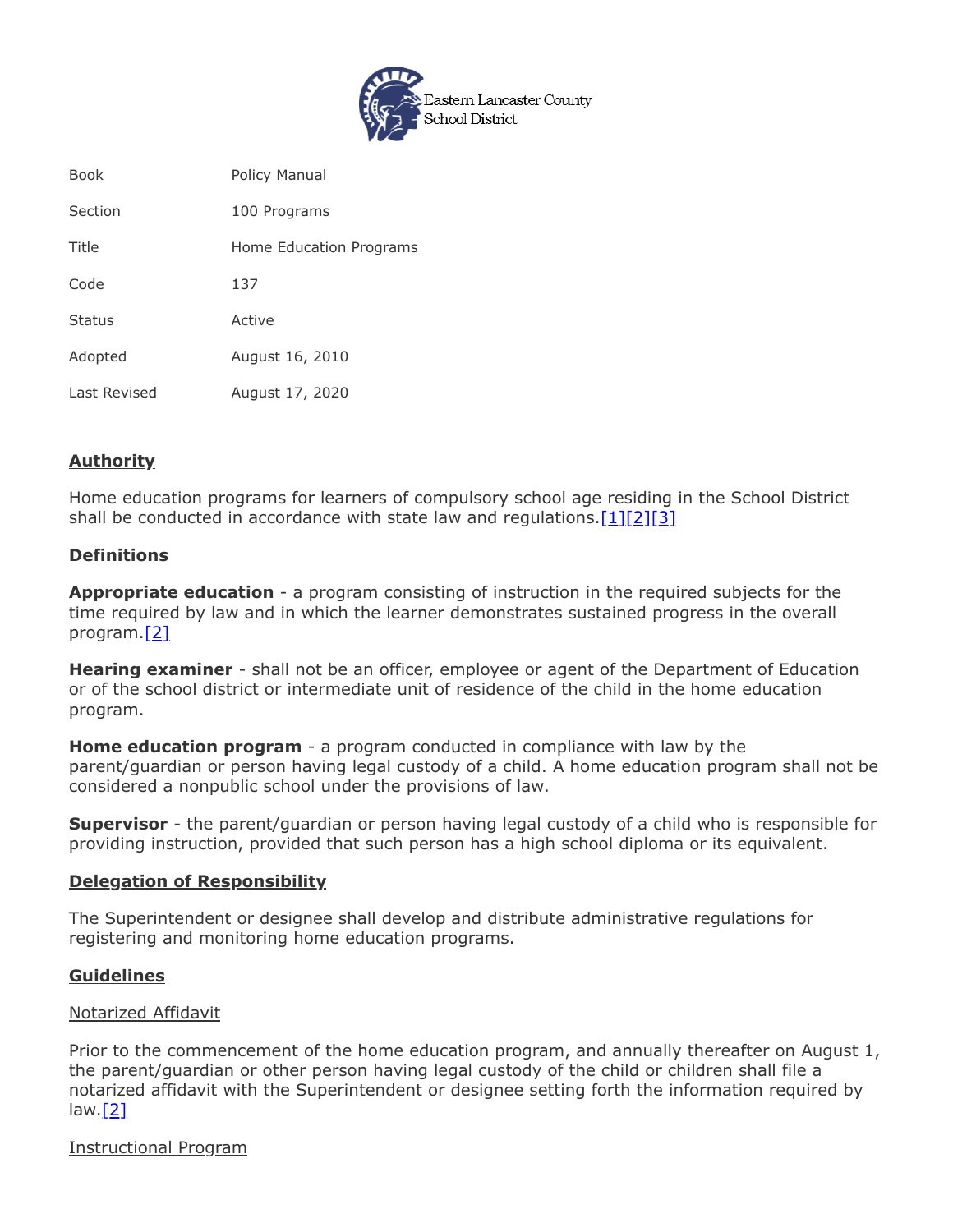The instructional program for home education learners shall include such courses as required by  $law.[2]$  $law.[2]$ 

# Loan of Instructional Materials

At the request of the supervisor, the District shall lend to the home education program copies of the school's planned courses, textbooks and curriculum materials appropriate to the learner's age and grade level.<sup>[2]</sup>

## Learner Portfolio and Evaluations

For each learner participating in the home education program, the supervisor shall: $[2]$ 

- 1. Maintain a portfolio of records and materials.
- 2. Provide an annual written evaluation of the learner's educational progress.

## Graduation Requirements

The following minimum courses in grades 9 through 12 are established as a requirement for graduation in a home education program: four (4) years of English; three (3) years of mathematics; three (3) years of science; three (3) years of social studies; and two (2) years of arts and humanities.[\[2\]](http://www.legis.state.pa.us/cfdocs/legis/LI/uconsCheck.cfm?txtType=HTM&yr=1949&sessInd=0&smthLwInd=0&act=14&chpt=13&sctn=27&subsctn=1)

## Diplomas

Learners who complete all of the graduation requirements of the home education program shall receive a high school diploma issued by the supervisor or an approved diploma-granting organization[.\[2\]](http://www.legis.state.pa.us/cfdocs/legis/LI/uconsCheck.cfm?txtType=HTM&yr=1949&sessInd=0&smthLwInd=0&act=14&chpt=13&sctn=27&subsctn=1)

#### Learners With Disabilities

A home education program meets compulsory attendance requirements for a learner with a disability only when the program addresses the specific needs of the learner and is approved by a teacher with a valid Pennsylvania certificate to teach special education, a licensed clinical psychologist or a certified school psychologist. Written notice of such approval must be submitted with the required affidavit. $[1]$ 

The supervisor may request that the School District or intermediate unit of residence provide services that address the specific needs of a learner with a disability.<sup>[1]</sup>

When the provision of services is agreed to by both the supervisor and the School District or intermediate unit, all services shall be provided in District schools or in a private school licensed to provide such programs and services.<sup>[\[1\]](http://www.legis.state.pa.us/cfdocs/legis/LI/uconsCheck.cfm?txtType=HTM&yr=1949&sessInd=0&smthLwInd=0&act=14&chpt=13&sctn=27&subsctn=0)</sup>

## Appropriate Education/Compliance Determination

A home education evaluator shall certify that an appropriate education is occurring in the home education program. The supervisor shall submit the certification to the Superintendent or designee by June 30 of each year. If the supervisor fails to submit the certification, the Superintendent or designee shall send a letter to the supervisor notifying the supervisor that s/he has ten (10) days to submit the certification.<sup>[\[2\]](http://www.legis.state.pa.us/cfdocs/legis/LI/uconsCheck.cfm?txtType=HTM&yr=1949&sessInd=0&smthLwInd=0&act=14&chpt=13&sctn=27&subsctn=1)</sup>

If the Superintendent or designee has a reasonable belief at any time during the school year that appropriate education may not be occurring in the home education program, s/he may submit a letter to the supervisor requiring an evaluation be conducted and that an evaluator's certification stating that an appropriate education is occurring be submitted to the District by the supervisor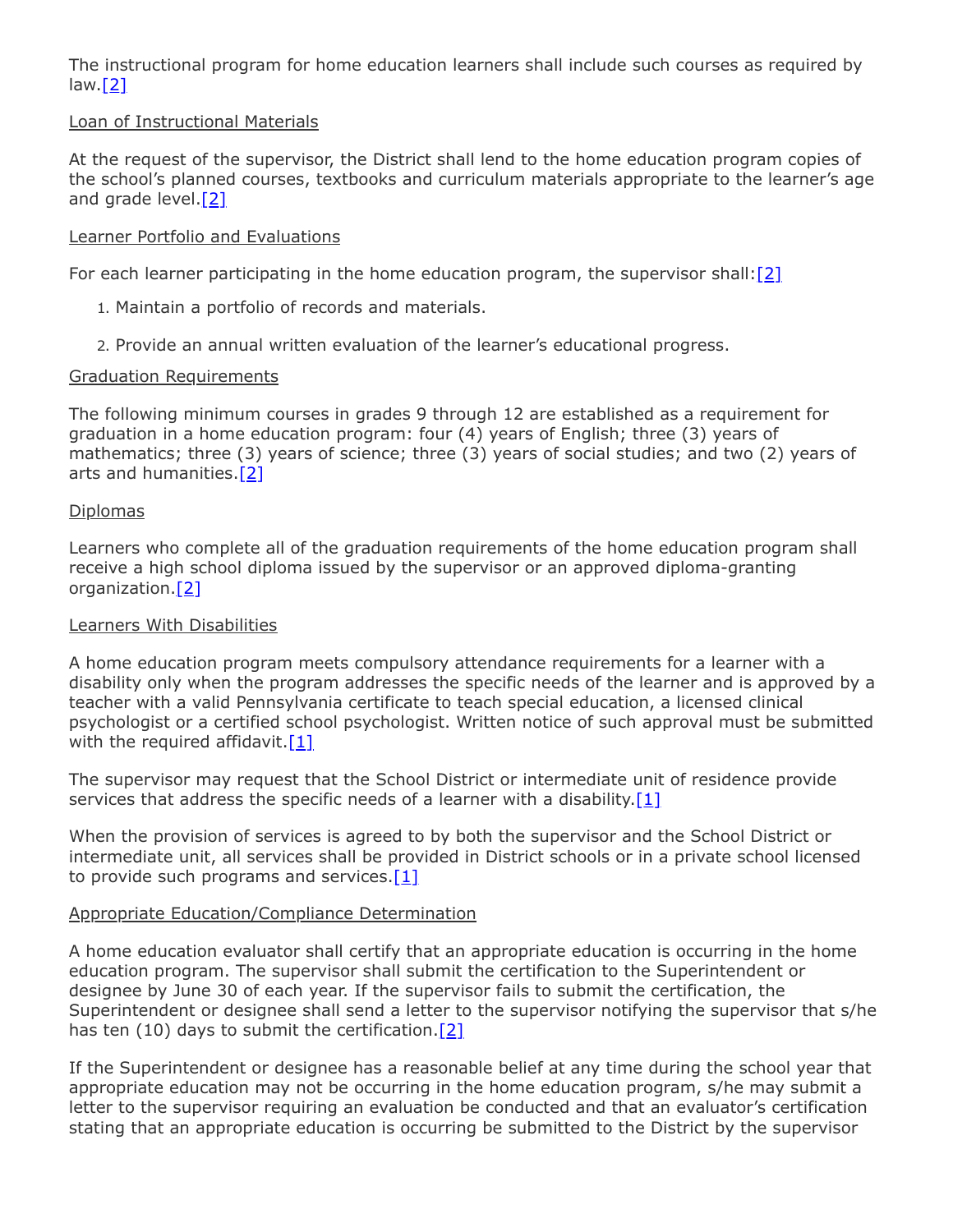within thirty (30) days. The letter shall include the basis for the Superintendent's or designee's reasonable belief.<sup>[2]</sup>

If the Superintendent or designee has a reasonable belief that the home education program is out of compliance, s/he shall submit a letter to the supervisor requiring a certification be submitted within thirty (30) days indicating the program is in compliance. The letter shall include the basis for the Superintendent's or designee's reasonable belief[.\[2\]](http://www.legis.state.pa.us/cfdocs/legis/LI/uconsCheck.cfm?txtType=HTM&yr=1949&sessInd=0&smthLwInd=0&act=14&chpt=13&sctn=27&subsctn=1)

As required by law, all letters shall be sent by certified mail, return receipt requested, and the time for submission of the requested documentation begins upon receipt of the letter.<sup>[2]</sup>

#### **Hearings**

If the supervisor fails to submit a certification as required, the Board shall provide a hearing by a qualified and impartial hearing examiner within thirty (30) days.<sup>[2]</sup>

If the hearing examiner finds that an appropriate education is not taking place in the home education program, the home education program will be determined out of compliance; and the learner will be enrolled promptly in a District school, a nonpublic school or a licensed private academic school.<sup>[2]</sup>

#### Appeal

The supervisor or Superintendent or designee may appeal the decision of the hearing examiner to the Secretary of Education, Commonwealth Court or Court of Common Pleas. The home education program may continue during the appeals process.[\[2\]](http://www.legis.state.pa.us/cfdocs/legis/LI/uconsCheck.cfm?txtType=HTM&yr=1949&sessInd=0&smthLwInd=0&act=14&chpt=13&sctn=27&subsctn=1)

#### **Transfers**

If a home education program is relocating to another Pennsylvania school district, the supervisor must request from the Superintendent or designee a letter of transfer for the home education program. The request must be made by registered mail thirty (30) days prior to relocation. [\[2\]](http://www.legis.state.pa.us/cfdocs/legis/LI/uconsCheck.cfm?txtType=HTM&yr=1949&sessInd=0&smthLwInd=0&act=14&chpt=13&sctn=27&subsctn=1)

The Superintendent or designee shall issue the letter of transfer within thirty (30) days after receipt of the supervisor's registered mail request. $[2]$ 

The supervisor shall file the letter of transfer with the Superintendent of the new District of residence[.\[2\]](http://www.legis.state.pa.us/cfdocs/legis/LI/uconsCheck.cfm?txtType=HTM&yr=1949&sessInd=0&smthLwInd=0&act=14&chpt=13&sctn=27&subsctn=1)

If a home education program is out of compliance, the Superintendent or designee shall inform the home education supervisor and Superintendent of the new District of residence of this status and the reason for denial of the transfer letter.<sup>[\[2\]](http://www.legis.state.pa.us/cfdocs/legis/LI/uconsCheck.cfm?txtType=HTM&yr=1949&sessInd=0&smthLwInd=0&act=14&chpt=13&sctn=27&subsctn=1)</sup>

If a home education program is in hearing procedures, the Superintendent or designee shall inform the home education supervisor, hearing examiner and Superintendent of the new District of residence of this status and the reason for denial of the transfer letter.[\[2\]](http://www.legis.state.pa.us/cfdocs/legis/LI/uconsCheck.cfm?txtType=HTM&yr=1949&sessInd=0&smthLwInd=0&act=14&chpt=13&sctn=27&subsctn=1)

If the Superintendent or designee is informed of pending proceedings related to a home education program relocating to the District, s/he shall continue the home education program until the appeal process is finalized[.\[2\]](http://www.legis.state.pa.us/cfdocs/legis/LI/uconsCheck.cfm?txtType=HTM&yr=1949&sessInd=0&smthLwInd=0&act=14&chpt=13&sctn=27&subsctn=1)